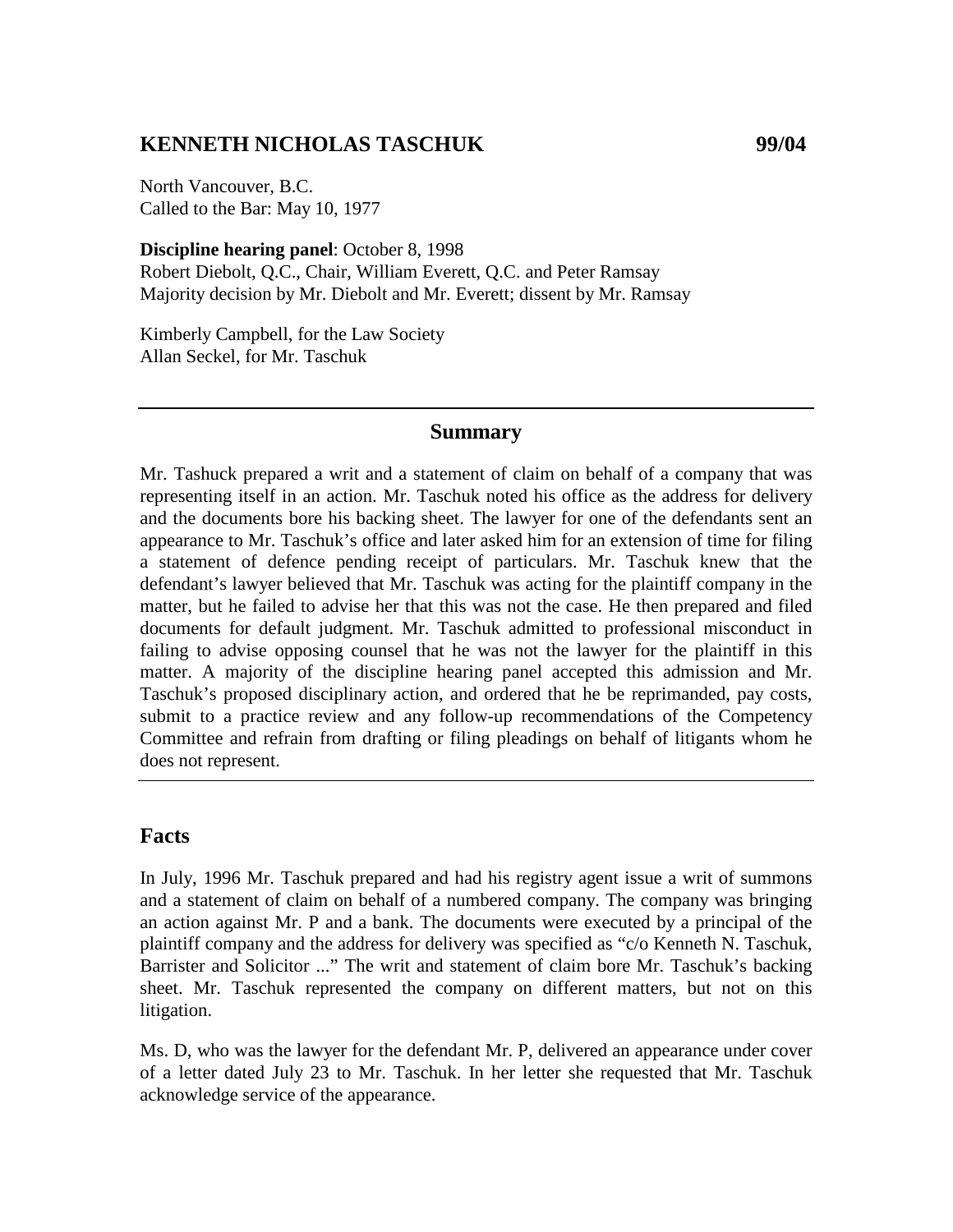Mr. Taschuk neither acknowledged service of the appearance, nor advised Ms. D of any reason he was unable to do so. In particular, he did not advise Ms. D that he did not act as solicitor for the plaintiff company in this particular action. The company did not communicate on its own with Ms. D in respect of the delivery of Mr. P's appearance.

On July 26 Ms. D wrote to demand particulars of Mr. Taschuk with respect to the statement of claim. She also requested that she be allowed additional time to file a statement of defence on behalf of her client until she had received the particulars. Mr. Taschuk did not reply to this letter. The plaintiff company did not communicate with Ms. D either.

Mr. Taschuk prepared and had his registry agent file on behalf of the company a bill of costs and an application for judgment in default of defence against Mr. P. The material bore Mr. Taschuk's backing sheets. Mr. Taschuk did not advise Ms. D in advance that the materials would be filed.

The plaintiff company was granted default judgment against Mr. P.

Ms. D first learned of the default judgment on September 6 after the plaintiff company had issued a garnishing order attaching Mr. P's wages. The company refused Ms. D's request to have the default judgment set aside.

By this time, the plaintiff company had retained a law firm to act on its behalf.

Mr. P ultimately applied to court to set aside the default judgment and the garnishing order. The court allowed the application and awarded special costs against both the company and Mr. Taschuk. The judge stated that it appeared to him that Mr. Taschuk was on record for the company. When asked by the judge why he did not reply to Ms. D's correspondence, Mr. Taschuk said that he believed it was the company's obligation to respond and he did not consider himself at liberty to respond without instructions from the company.

# **Admission and disciplinary action**

Pursuant to Rule 469 (now Rule 4-22) Mr. Taschuk admitted to the Discipline Committee and the discipline hearing panel that his conduct constituted professional misconduct.

Mr. Taschuk admitted misconduct in causing default judgment to be entered against Mr. P and causing a garnishing order after judgment to be issued, all without notice to Mr. P's lawyer when:

- he knew Mr. P was represented by a lawyer;
- he knew Mr. P's lawyer apparently believed that he acted as lawyer for the plaintiff;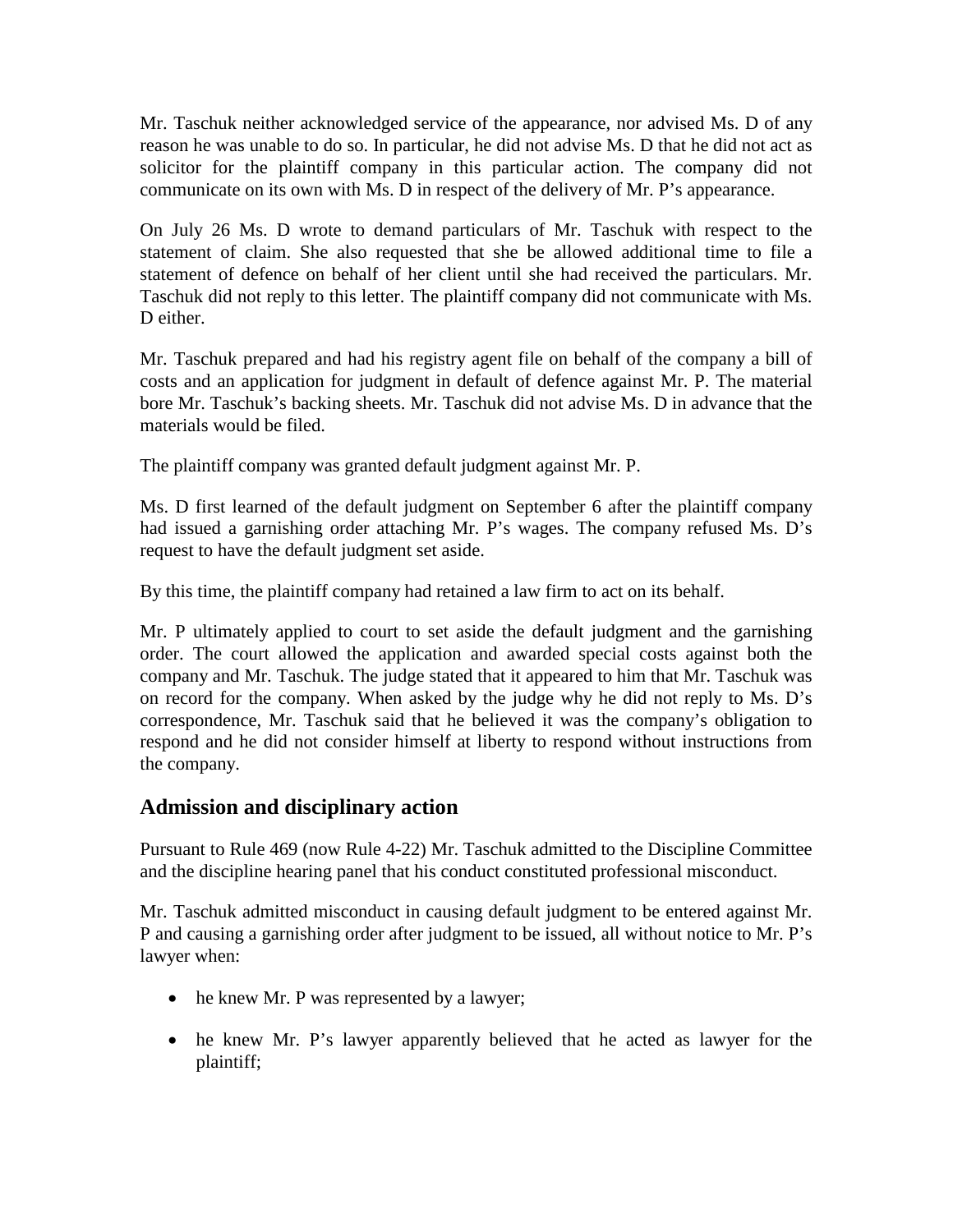- Mr. P's lawyer had made a request of him in his apparent capacity as lawyer for the plaintiff to allow her additional time to file a statement of defence in the action;
- he had done nothing prior to the entry of the judgment to advise Mr. P's lawyer that:
	- he did not consider himself to be acting as lawyer for the plaintiff despite the fact that the writ and statement of claim gave his office as the plaintiff's address for delivery;
	- because he did not act as the plaintiff's lawyer, he was unable to allow Mr. P's lawyer additional time for filing;
	- Mr. P's lawyer should not assume that the mere making of her request would mean she would be allowed additional time, and unless a statement of defence was filed on behalf of Mr. P within the time limits, default judgment might be taken and enforced.

A majority of the hearing panel, Mr. Diebolt and Mr. Everett, accepted Mr. Taschuk's admission and his proposed disciplinary action. They noted that their decision was based on two considerations. First, they relied on the submissions of both counsel for the Law Society and for Mr. Taschuk that the disciplinary action fell within the range of dispositions for similar cases in the past. Second, they relied on submissions of both counsel that there was insufficient evidence to warrant a conclusion that Mr. Taschuk had a deliberate intent to mislead. They noted that Mr. Taschuk did not have a discipline record, although he was at the time under a separate citation that dealt with different conduct. They also expressed the hope that Mr. Taschuk would not fall into such error in the future.

The majority of the panel, in accepting the admission and proposed disciplinary action, ordered that Mr. Taschuk:

- 1. be reprimanded;
- 2. submit to a practice review by the Competency Committee and comply with any recommendations of the Committee;
- 3. no longer draw or file pleadings for clients in respect of proceedings in which he is not, or will not become, the solicitor of record;
- 4. pay \$5,193.97 as costs of the discipline proceedings.

### **Dissent**